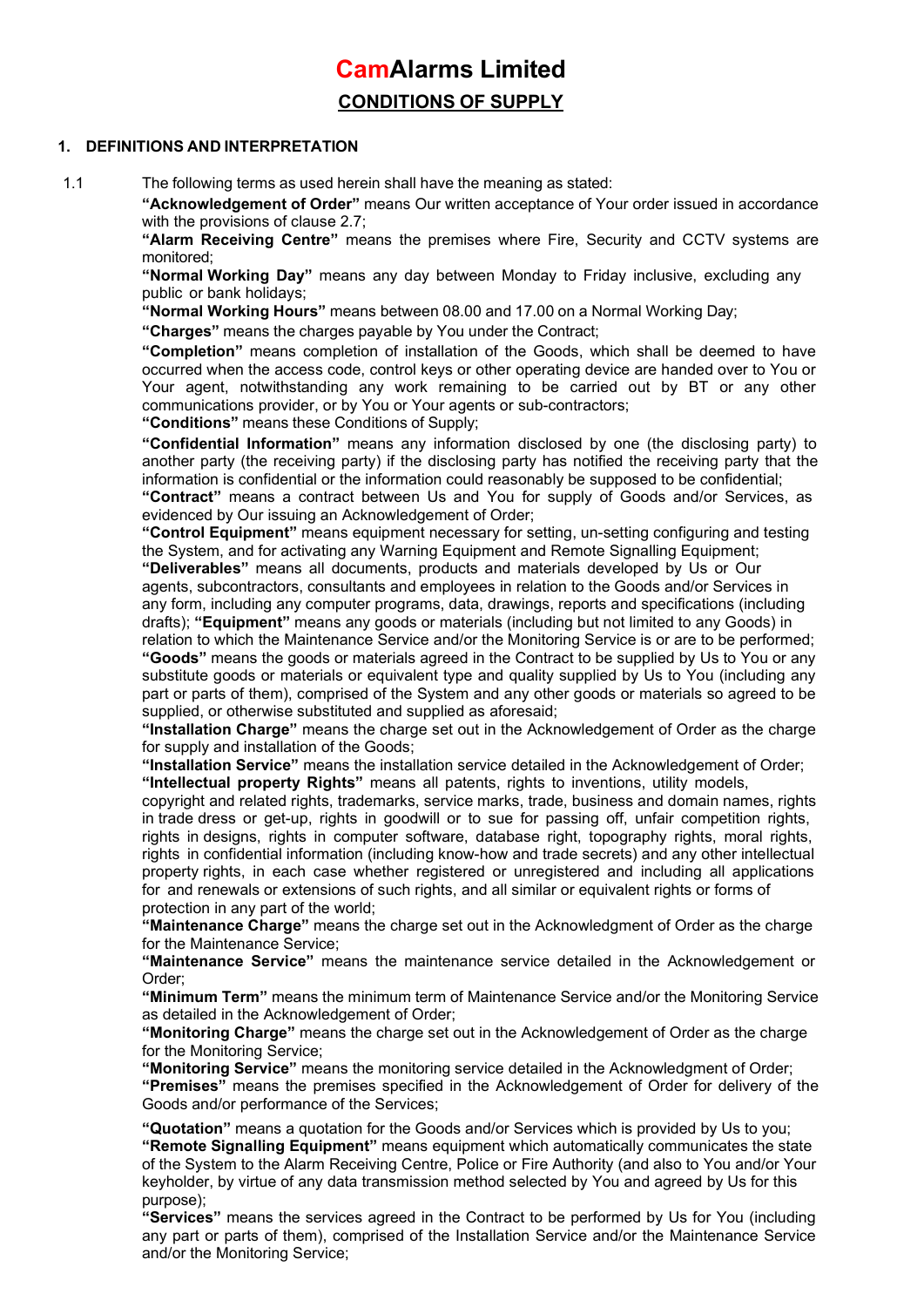"Specification" means the functional specification set out in the Acknowledgment of Order in accordance with which the Goods and/or Services are to be supplied and which will, amongst other matters, contain details of any additional charges payable for labour, parts, consumables and maintenance call outs and will specify the nature, number and frequency of routine maintenance inspections and the procedure and estimated response times for maintenance callouts;

"System" means the Control Equipment, Warning Equipment, Remote Signalling equipment, detectors, devices and any other equipment and all interconnecting wiring as set out in the Specification;

"Warning Equipment" means equipment giving an indication at the Premises that an alarm condition has occurred;

"We, Us, Our" means CamAlarms Ltd;

"You, Your" means the person, firm or company named in the Acknowledgement of Order as the customer.

- 1.2 A reference to a clause is to a clause of these Conditions. Clause headings shall not affect the interpretation of these Conditions.
- 1.3 Any reference to "**parties**" means the parties to the Contract and "**party**" shall be construed accordingly.
- 1.4 A reference to a particular law is a reference to it as it in force for the time being taking account of any amendment, extension, application or re-enactment and includes any subordinate legislation for the time being in force made under it.
- 1.5 Words in the singular include the plural and the plural include the singular.
- 1.6 A reference to one gender includes a reference to the other gender.
- 1.7 Any phrase introduced by the terms including, include, in particular or any similar expression shall be construed as illustrative and shall not limit the sense of the words preceding or following those terms.

## 2. APPLICATION OF CONDITIONS

- 2.1 All Quotations are given and all orders are accepted by Us subject only to these Conditions, which shall be incorporated into the Contract and which shall prevail to the exclusion of any other terms including any conditions, warranties or representations written or oral, express or implied, even if contained in any of Your documents which purport to provide that Your own terms shall prevail.
- 2.2 Any representations or statements about any Goods and Services (including any advice or recommendation as to the use, application or storage of the Goods) shall have no effect unless expressly agree in writing and signed by Our authorised signatory;
- 2.3 You shall be responsible for ensuring the accuracy of Your order and giving Us any necessary information relating to the Goods and/or Services within a sufficient time to enable to enable Us to properly perform our obligations under the Contract.
- 2.4 You acknowledge that each party is jointly responsible for ensuring that the Specification is complete and accurate. You agree that You should confirm the details of the Specification with Your insurers. You further agree to notify Us of any changes in the risk and if any such changes necessitate any agreed amendments to the Specification, to pay any and all additional charges relating thereto to Us.
- 2.5 Notwithstanding the provisions of clause 2.4, We reserve the right to make any changes in the Specification which are required to conform to any applicable safety or other statutory requirements.
- 2.6 Any Quotation is given on the basis that no Contract shall come into existence unless and until We accept Your order in accordance with the provisions of clause 2.7. Any quotation is valid for a period of 30 days only from its date, provided that We have not previously revised or withdrawn it.
- 2.7 The placing of an order following any Quotation shall not be binding on Us unless and until We issue an Acknowledgement of Order to You.
- 2.8 The quantity and description of the Goods and/or Services shall be as set out in the Acknowledgment of Order.
- 2.9 Any topographical, clerical or other accidental errors in omissions in any sales literature, price list, Quotation, Acknowledgement of Order, invoice or other document or information issued by Us shall be subject to correction without any liability on Our part.
- 2.10 All samples, drawings, descriptive matter and advertising issued by Us and any descriptions or illustrations contained in Our website, catalogues or brochures are issued or published for the sole purpose of giving an approximate idea of the Goods and Services described to them. They shall not form part of the Contract and this is not a sale by sample.
- 2.11 We have no obligation to accept any variation to the Contract requested by you, whether by addition, substitution or omission (or, without limitation, to the Goods/and or Services to be provided under the Contract) and no such request shall be deemed to be accepted in the absence of Our written agreement to the variation.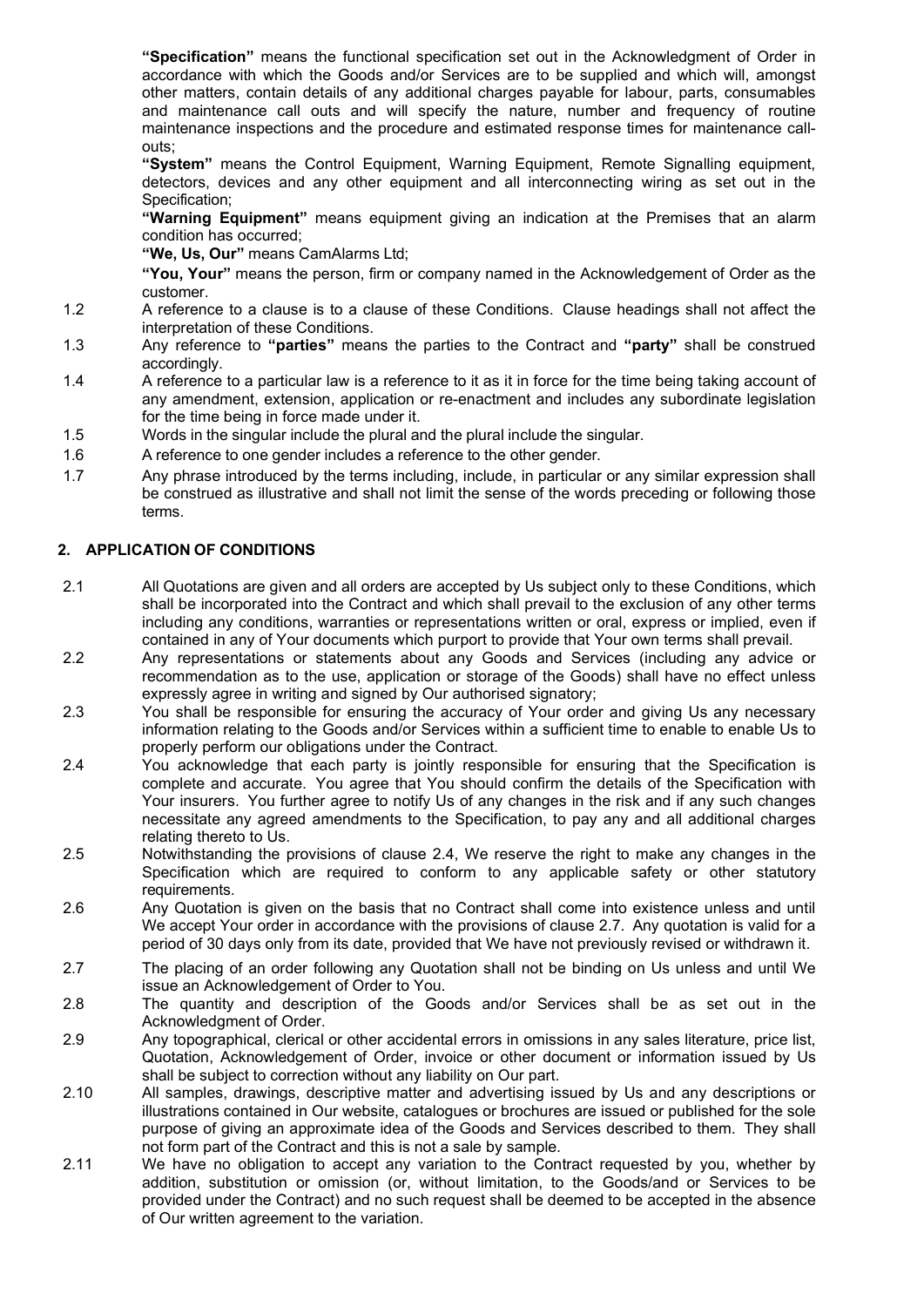# 3. CONSUMER CONTRACTS

- 3.1 These Conditions shall apply both to customers who are:
	- (a) Business customers; and
	- (b) Consumers,

save where otherwise

stated.

A customer is a business customer if the customer purchases Goods or Services from Us for the purposes of the customer's business, trade or profession, rather than for private use. All other customers are consumers.

- 3.2 the following clauses 3.3-3.12 shall apply if and only if You enter into a Contract with Us as a consumer where the Contract is a distance contract or off-premises contract within the meaning of the |Consumer Contracts (Information, Cancellation and Additional Charges) Regulations 2013 (the "Regulations").
- 3.3 Under the Regulations, if You are contracting as a consumer, You may cancel a Contract for the purchase of Goods (without giving any reason for cancellation) at any time within the period:
	- (a) Beginning upon the submission of Your order; and
	- (b) Ending at the end of 14 days after they day on which the Goods come into Your physical possession or the physical possession of a person identified by You to take possession of them (or, if the Contract is for delivery of multiple Goods, lots or pieces of something, 14 days after the day on which the last of those Goods, lots or pieces comes into Your physical possession or the physical possession of a person identified by You to take possession of them).
- 3.4 The cancellation right described in clause 3.3 does not apply in respect of any Goods which are made-to-order or which are custom made.
- 3.5 In order to cancel a Contract on the basis described in clause 3.3, You must inform Us of Your decision to cancel. You may inform Us by means of any clear statement setting out the decision. To meet the cancellation deadline, it is sufficient for Your to send Your communication concerning the exercise of the right to cancel before the cancellation period has expired.
- 3.6 You must arrange for the Goods to be returned to Us. You must comply with Your obligations referred to in this clause 3.6 without undue delay and in any event not later than 14 days after the day on which You inform Us of Your decision to cancel the Contract. You must pay the direct cost of returning the Goods.
- 3.7 If You cancel a Contract on the basis described in clause 3.3, You will receive a full refund of the amount You paid to Us in respect of the order, including the cost of delivery to You.
- 3.8 However, where We are to supply and install Goods for You, you agree that the installation of the Goods may commence before the expiry of the period referred to in clause 3.3 and You acknowledge that if the installation of the Goods does begin before the end of the period referred to in clause 3.3, then:
	- (a) If the installation of the Goods is complete, You will lose the right to cancel referred to in clause 3.3;
	- (b) If the installation of the Goods has been partially completed at the time of cancellation, You must pay to Us an amount proportional to the installation work undertaken and the Goods that have been installed or We may deduct such amount from any refund due to You in accordance with the exercise of the right to cancel referred to in clause 3.3.
- 3.9 Under the Regulations, if You are contracting as a consumer, You may also cancel a Contract for the purchase of Services entered into at a distance or off-premises (without giving any reason for cancellation) at any time within the period:
	- (a) Beginning upon the submission of Your order; and
	- (b) Ending at the end of 14 days after the day on which the Contract is entered into.
- 3.10 The procedure for cancelling a Contract for the purchase of Services under the Regulations is identical to the procedure set out in clause 3.5 and if You cancel a Contract on the basis described in clause 3.9, You will receive a full refund of the amount You paid to Us in respect of the order. However, you agree that We may begin the provision of the Maintenance Service and/or the Monitoring Service before the expiry of the period referred to in clause 3.9 and You acknowledge that if We do begin to provide the respective Service before the end of the period referred to in clause 3.9, then:
	- (a) If the respective Service is fully performed, you will lose the right to cancel referred to in clause 3.9;
	- (b) If the respective Service is partially performed at the time of cancellation, You must pay to Us an amount proportional to the respective Service supplied or We may deduct such amount from any refund due to You in accordance with the exercise of the right to cancel referred to in clause 3.9.
- 3.11 Unless you cancel a Contract on the basis described in clause 3.3 or clause 3.9, (subject always to the provisions of clause 3.4, clause 3.8 and clause 3.11, respectively), the Contract may not be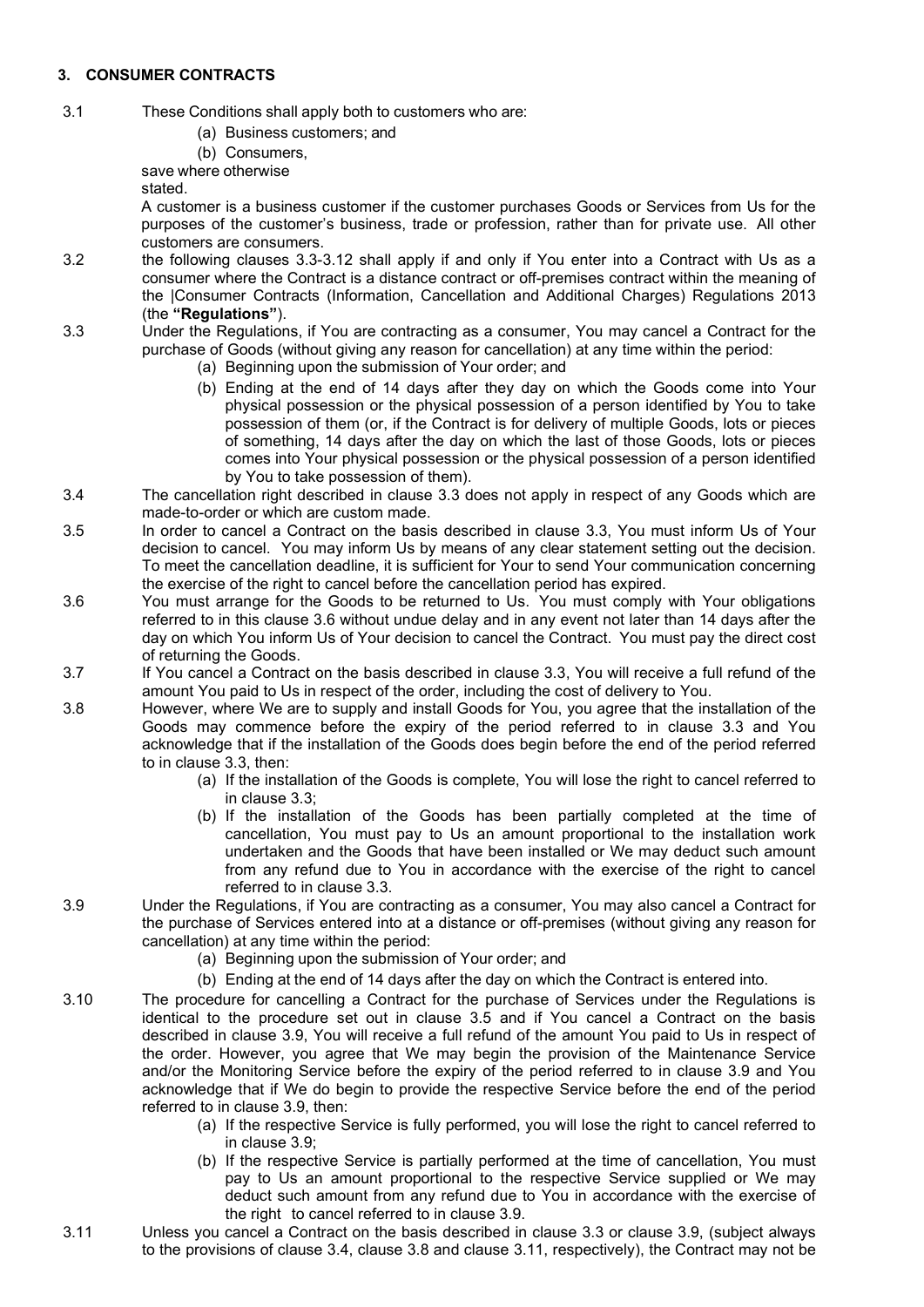cancelled by You without Our written consent and on terms that You shall indemnify Us in full against all loss (including loss of profit), costs (including the cost of all labour and materials used), damages, charges and expenses incurred by Us as a result of such cancellation.

# 4. DELIVERY AND PERFORMANCE

- 4.1 Whilst We will reasonably endeavour to provide the Goods and/or Services in accordance with Your requirements, all dates and times given to Us in relation to the discharge of Our obligations under the Contract are estimates only (unless otherwise agreed in writing to Us) and We shall not in any event be liable for any delay or for the consequences of any delay in the provision of the Goods and/or Services, howsoever caused.
- 4.2 Delivery of the Goods shall take place at the Premises.
- 4.3 If so stipulated in the Acknowledgement of Order, You shall provide at the Premises and at Your expense adequate and appropriate equipment and manual labour for unloading and reloading the Goods.
- 4.4 If delivery involves difficult access to or at the Premises, We reserve the right to levy an extra delivery charge.
- 4.5 We may deliver the Goods by separate instalments and perform the Services in separate instalments. Each separate instalment shall be invoiced and paid for in advance with the provisions of the Contract.
- 4.6 Each instalment shall be a separate Contract.
- 4.7 No cancellation or termination of any one contract relating to an instalment shall entitle You to repudiate or cancel any other contract or instalment.
- 4.8 If for any reason You fail to take or accept delivery of any of the Goods, or We are unable to deliver the Goods on time because You have not provided appropriate instructions, documents, licences or authorisations, We will charge You an abortive delivery charge and:
	- (a) risk in the Goods shall pass to You (including for loss and damage caused by Our negligence);
	- (b) the Goods shall be deemed to have been delivered; and
	- (c) We may store the Goods until delivery, whereupon You shall be liable for all related costs and expenses (including storage and insurance); or
	- (d) Sell the Goods at the best price readily obtainable and (after deducting any reasonable costs and expenses in connection with the storage and expedited sale of the Goods), charge You for any shortfall below the Charge for the Goods.
- 4.9 Prior to performance of the Services, You shall remove any item and make good any condition at the Premises that could obstruct the performance of the Services. If We discover or are notified of, before or during the performance of the Services, any obstruction, condition, hazard or other problem at the Premises which materially affects Our ability to undertake the Services in accordance with our standards at the level of the Charges, We shall be free to vary the Charges, notwithstanding that the obstruction, condition, hazard or other problem may have existed prior to issuance of the Acknowledgement of Order or may have arisen subsequently. Any additional costs caused by any delay or hindrance in the performance of the Services, or any interruption or suspension of performance, at the Premises for reasons beyond Our Control shall be treated as a variation to Your original order, You shall be liable for any such additional costs and an appropriate extension of time for completion of the Services shall be agreed in respect of any such variation.
- 4.10 If the performance of Our obligations under the Contract is prevented or delayed by Your act or omission or that Your agents, subcontractor, consultants or employees. We shall not be liable for any costs, charges or losses sustained or incurred by you arising directly or indirectly from such prevention or delay.

## 5. INSTALLATION SERVICE

- 5.1 We shall carry out the Installation Service described in the Specification.
- 5.2 We shall install the Goods at the Premises on the anticipated installation date stated in the Acknowledgment of Order.
- 5.3 During the performance of the Installation Service You shall (at no cost to Us) provide Us with all co-operation, assistance and relevant information and access to all areas of the premises and to such facilities, resources and utilities at the Premises (including the provision of a suitable power supply to the working area) as We may reasonably require. You agree to provide or bear the cost of hiring any specialist access equipment required to undertake the Installation Service.
- 5.4 You shall be entirely responsible, at Your sole cost and expense, for obtaining any necessary easements, way leaves, permissions, consents or licences prior to the installation of the Goods at the Premises.
- 5.5 The installation Charge has been calculated on the basis that We will be able to gain access to the Premises without delay and that the work can be carried out without interruption on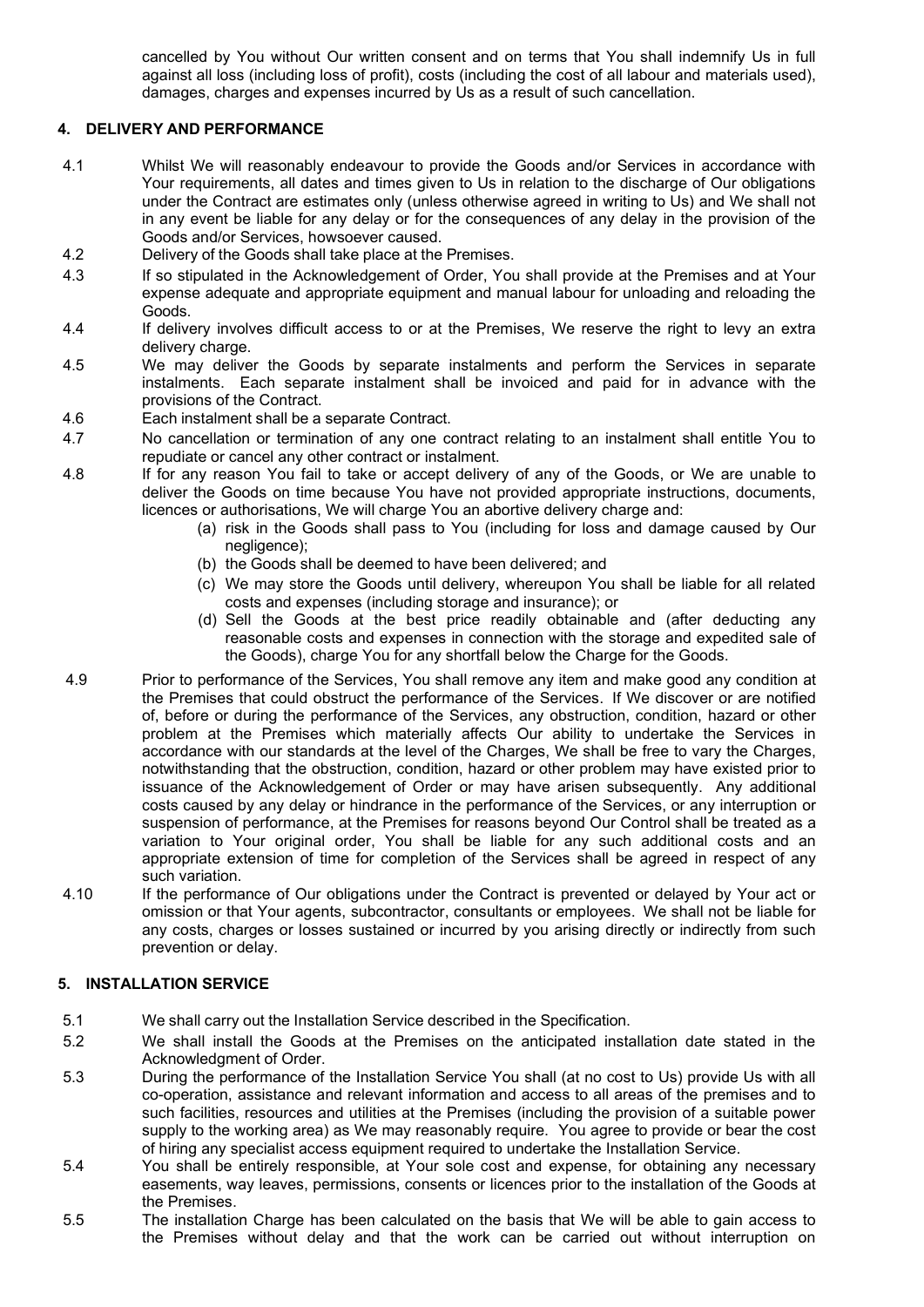consecutive Normal Woking Days during Normal Working Hours.

- 5.6 If Our costs are increased by a delay in obtaining access to the Premises or if We are required to delay or interrupt Our work or to undertake work outside Normal Working Hours, We shall be entitled to levy a supplemental charge to the Installation Charge.
- 5.7 It is Your responsibility to advise us of the location of all concealed utility services infrastructure (including gas pipes and telephone cabling) prior to the commencement of any work.
- 5.8 Although We will exercise reasonable care in undertaking the Installation Service, unless agreed otherwise by Us in writing, We will not undertake any work involving carpet laying or the concealment of cables, nor will we undertake any building or carpentry work and You will bear the cost of an reinstatement, redecoration or re-plastering made necessary by the installation of the Goods.
- 5.9 The Goods must be used and operated in accordance with the instructions We have given You, and with reasonable care and in a manner to preserve their proper and efficient working.
- 5.10 You shall:
	- (a) where applicable, pay any line or equipment charges due to third parties (and any increases from time to time); and
	- (b) pay for all electrical supplies to the Goods and remain responsible for the upkeep and maintenance of all electrical supplies to the Goods.
- 5.11 Neither You, nor any of Your agents or sub-contractors, shall adjust, tamper with, alter or interfere with the Goods in any way.

# 6. RISK AND TITLE

- 6.1 The Goods will be at Your risk from the time of delivery.
- 6.2 Subject to clause 6.7, ownership of the Goods will only pass to You upon Our receipt of the payment required upon Completion in accordance with clause 10.3. We will be entitled to withhold delivery of any access code, control keys or other operating device until said payment has been received and no NSI, NICEIC or other relevant certification will be issued until said payment has been received.
- 6.3 If You are contracting as a business customer, ownership of the Goods will only pass to You upon:
	- (a) Our receipt of the payment detailed in clause 6.2 above, together with;
	- (b) all other sums which are or which become due to Us from You on any account.
- 6.4 Until ownership of the Goods has passed to You, if You are contracting as a business customer, You must:
	- (a) hold the Goods on a fiduciary basis as Our bailee;
	- (b) store the Goods separately from all other goods held by you so that they remain readily identifiable as Our property;
	- (c) not remove, deface or obscure any identifying mark or packaging on or relating to the Goods;
	- (d) maintain the Goods in satisfactory condition and keep them insured against all risks for their full price from the date of delivery and indemnify Us against all loss or damage of whatsoever nature affecting the Goods;
	- (e) not assign to any other person any rights arising from a sale of the Goods without Our written consent; and
	- (f) give Us such information relating to the Goods as we may require from time to time, but You may, subject to clause 6.7, resell the Goods in the ordinary course of Your business, provided that You shall hold the entire proceeds of any such resale upon trust for Us until the Goods have been paid for in full and shall keep all such trust monies in a separate bank account which shall not be overdrawn and in which such trust monies are not mingled with Your own or any other monies. You acknowledge and agree that a sale by an administrator or liquidator as part of or in connection with the sale of Your assets or part of Your assets is not in the ordinary course of Your business.

## 6.5 If You are contracting as a business customer, your right to possession of the Goods shall terminate immediately, if:

(a) You have a bankruptcy order made against You, or make an arrangement or composition with Your creditors, or otherwise take the benefit of any statutory provision for the time being in force for the relief of insolvent debtors. Or (being a nody corporate) convene a meeting of creditors (whether formal or informal), or enter into liquidation (whether voluntary or compulsory) except a solvent voluntary liquidation for the purpose only of reconstruction or amalgamation, or have a receiver and/or manager, administrator or administrative receiver appointed over your undertaking or any part thereof, or a resolution is passed or a petition presented to any court for Your winding up or for the granting of an administration order in respect of You, or any proceedings are commenced relating to your insolvency or possible insolvency; or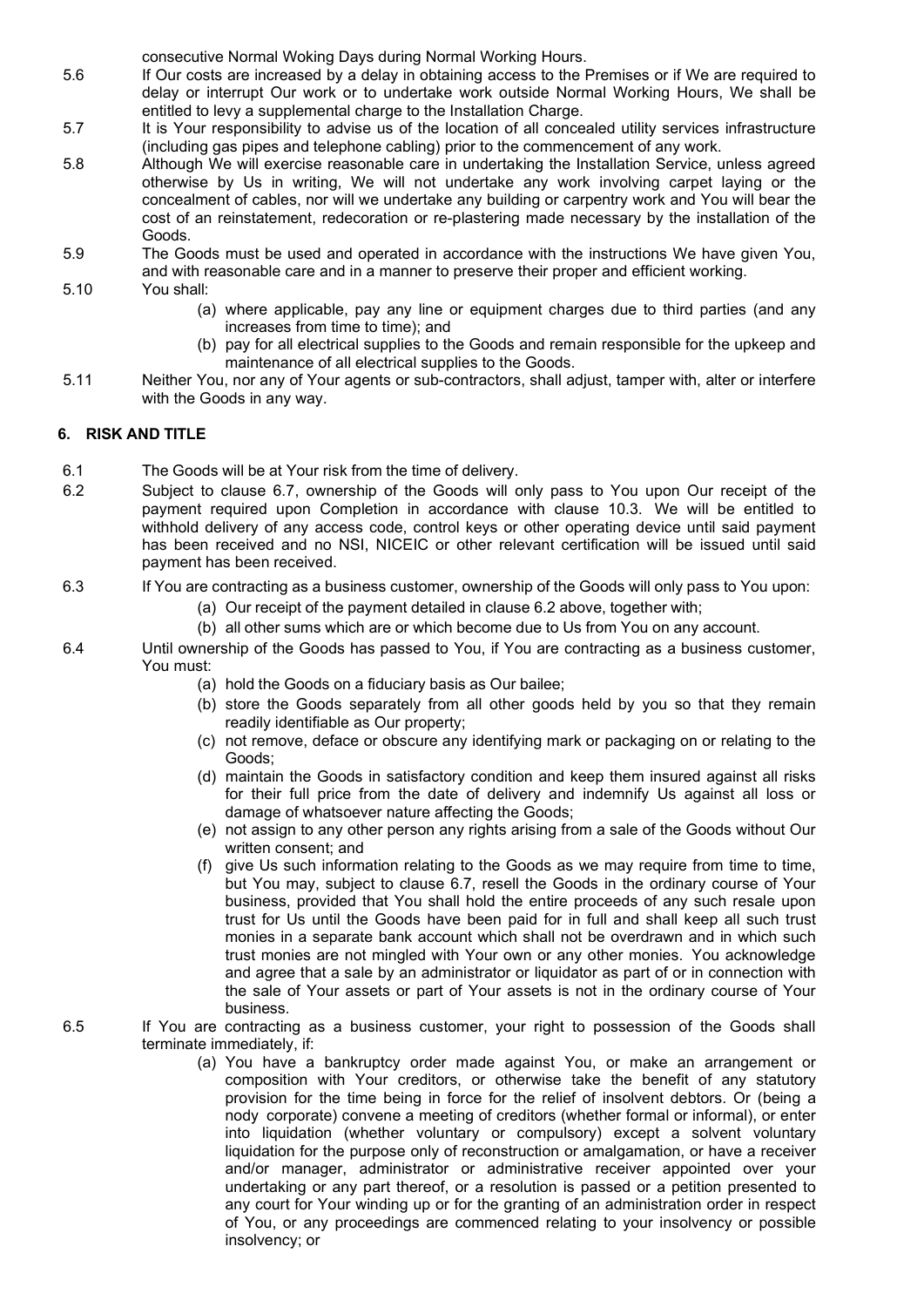- (b) You suffer or allow any execution, whether legal or equitable, to be levied on Your property or to be obtained against You, or You are unable to pay Your debts within the meaning of section 123 of the Insolvency Act 1986, or You cease or threaten to cease to trade, or You encumber or in any other way charge the Goods.
- 6.6 If You are contracting a business customer and if:
	- (a) You are late in paying for the Goods; or
	- (b) You are late in paying for any other goods or services supplied by Us; or if
	- (c) Before title to the Goods passes to You, You become subject to any of the events listed in clause 6.5 (a) or (b), or We reasonably believe that any such event is about to happen and notifying You accordingly, then:

Without limiting any other right or remedy We may have, We may at any time require You to deliver up the Goods and if You fail to do so promptly, We may enter any Your premises or the premises of any third party where the Goods are stored or kept in order to recover them. You shall not keep the Goods at any premises other than such premises as shall be specified in writing by You to Us prior to the dispatch of Goods to You, or at any premises at which you do not have the right to grant access to Us.

6.7 the Remote Signalling Equipment shall remain our property at all times. You agree to allow Us to remove the Remote Signalling equipment from the Premises upon termination of the Contract and risk in the Remote Signalling Equipment shall remain with You until such removal as aforesaid.

## 7. MAINTENANCE SERVICE

- 7.1 We shall carry out the Maintenance Service described in the Specification.
- 7.2 The Maintenance Service shall commence upon the date stipulated in the Acknowledgement of Order and shall (subject to earlier termination in accordance with clause 16.1) continue for the Minimum Term.
- 7.3 The Maintenance Service shall continue (subject to earlier termination in accordance with clause 16.1) beyond the Minimum Term (subject to the payment of all applicable Charges by You to Us) unless at least three calendar months prior written notice is given by either party to the other to ruminate the Maintenance Service upon the expiry of the Minimum Term. If the Maintenance Service continues beyond the Minimum Term, the Maintenance Service shall (subject to earlier termination in accordance with clause 16.1) thereafter be terminable by either party giving the other three calendar months' written notice of termination.
- 7.4 During the performance of the Maintenance Service You shall (at no cost to Us) provide Us with all co-operation, assistance and relevant information and access to all areas of the Premises and to such facilities, resources and utilities at the Premises (including the provision of a suitable power supply to the working area) as we may reasonably require. You agree to provide or bear the cost of hiring any specialist access equipment required to undertake the Maintenance Service.
- 7.5 The Maintenance Charge has been calculated on the basis that We will be able to gain access to the Premises without delay and that the work can be carried out without interruption during Normal Working Hours.
- 7.6 If Our costs are increased by a delay in obtaining access to the Premises or if We are required to delay or interrupt our Work or to undertake work outside Normal Working Hours, We shall be entitled to levy a supplemental charge to the Maintenance Charge.
- 7.7 Any appointment time window notified by Us to You for performance of the Maintenance Service indicates the earliest and latest times that Our technician may arrive at the Premises and does not indicate the time that the work will be completed. You will be required to arrange for someone with authority to sign for the work to be carried out and to sanction any additional separately chargeable work to be present at the Premises for the entire duration of the appointment time window.
- 7.8 You agree that We may undertake remote maintenance inspections of the Equipment, by which We will:
	- (a) access the programming of the Equipment remotely by secure internet, telephone or wireless connection;
	- (b) test and inspect the Equipment and carry out on-line maintenance; and
	- (c) test and effect the repair of the Equipment by altering the programming of the Equipment; and
	- (d) where British or European standards require more than one maintenance inspection per year, We may at Our discretion supplement routine maintenance inspections with remote inspections.
- 7.9 The Maintenance Service does not include support which is necessitated as a result of any fault in or damage to the Equipment attributable to:
	- (a) failure or fluctuation of electric power, air conditioning, humidity control or other environmental conditions;
	- (b) vandalism, fire, extreme ambient temperatures, lightning, water or explosion;
	- (c) accident, transportation, neglect, misuse, abuse or default by You, Your employees or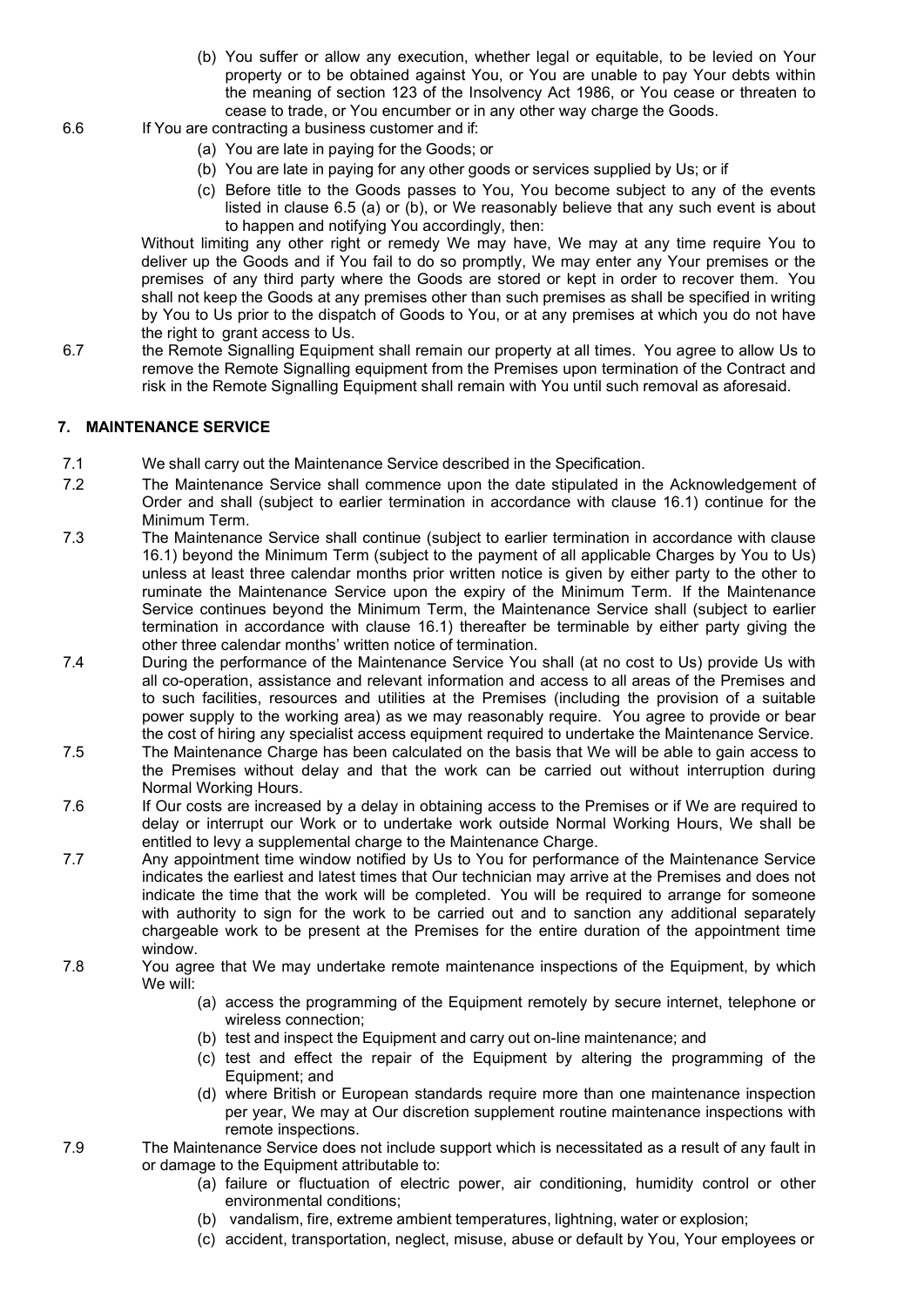agents or any third party;

- (d) any attempt by any person other than Our personnel or any person authorised by Us or Our authorised sub-contractor, to adjust, repair or support the Equipment; or
- (e) user error, or any failure to use or operate the Equipment in accordance with any applicable instructions.
- 7.10 In addition, the Maintenance Service does not include:
	- (a) electrical or other environmental work external to the Equipment;
	- (b) the support of any attachments or associated components which do not form part of the Equipment; or
	- (c) support for any fault in or damage to the Equipment reasonably determined by Us to have originated prior to the start date for the Maintenance Service stipulated in the Acknowledgement of Order.
- 7.11 In order to be eligible for maintenance under the Contract, the Equipment must at all times be in a condition suitable for regular routine maintenance and if We, in Our sole discretion, at any time deem the Equipment not to be in such a condition, We may, without liability to You, refuse to undertake the Maintenance Service in relation to the Equipment. All call-out charges shall remain payable in full.
- 7.12 Without limiting any of the provisions of clause 7.11 and notwithstanding that the Equipment may no longer be in a condition suitable for regular routine maintenance, We may still, acting reasonably, elect to undertake the Maintenance Service in respect of the Equipment, subject to Your prior written consent; if We make this election but the cost of servicing or reinstating the equipment exceed the annual Maintenance Charge, We reserve the right to recover any such excess cost from You up to the replacement value of the Equipment, together with all associated costs, charges and expenses incurred by Us.
- 7.13 Any new or replacement parts supplied to You in connection with the Maintenance Service shall become Your property and any old parts that are replaced by us shall become Our property. We shall not in any circumstances be deemed to have adopted any new or replacement parts supplied to You. Furthermore, where We provide the Maintenance Service in respect of any existing system, under no circumstances, shall We be deemed to have adopted the efficiency of that existing system's design.

# 8. MONITORING SERVICE

- 8.1 We shall carry out the Monitoring Service described in the Specification.
- 8.2 You acknowledgement that the Monitoring Service may not be provided without the Maintenance Service.
- 8.3 The Monitoring Service shall commence upon the date stipulated in the Acknowledgement of Order and shall (subject to earlier termination in accordance with clause 16.1) continue for the Minimum Term.
- 8.4 The Monitoring Service shall continue (subject to earlier termination in accordance with clause 16.1) beyond the Minimum Term (subject to the payment of all applicable Charges by You to Us) unless at least three calendar months' prior written notice is given by either party to the other to terminate the Monitoring Service upon the expiry of the Minimum Term. If the Monitoring Service continues beyond the Minimum Term, the Monitoring Service shall (subject to earlier termination in accordance with clause 16.1) thereafter be terminable by either party giving the other three calendar months' written notice of termination.
- 8.5 Since the Monitoring Service may not be provided without the Maintenance Service, pursuant to clause 8.2, You acknowledge that if the monitoring Service continues beyond the Minimum Term, the Maintenance Service must also continue beyond the Minimum Term, until such time as both Services are simultaneously terminated.
- 8.6 In order to facilitate Our provision of the monitoring Service, You shall at all times;
	- (a) Keep and operate the Remote Signalling Equipment in a proper and prudent manner and in accordance with any relevant instructions issued to You;
	- (b) Maintain all agreed data transmission methods for the Remote Signalling Equipment; and
	- (c) Provide and maintain in full working order such other security measures as shall reasonably be specified by Us from time to time to enable adequately fulfil Our obligations under the contract.

# 9. CHARGES

- 9.1 The Charges shall be the charges set out in the Acknowledgment of Order.
- 9.2 We reserve the right by giving notice to You at any time before delivery of the Goods and/or performance of the Services to increase the Charges to reflect any increase in Our costs which is due to any factor beyond our control (including any foreign exchange fluctuation, currency regulation, alteration of duties, significant increase in the costs of labour, materials or other costs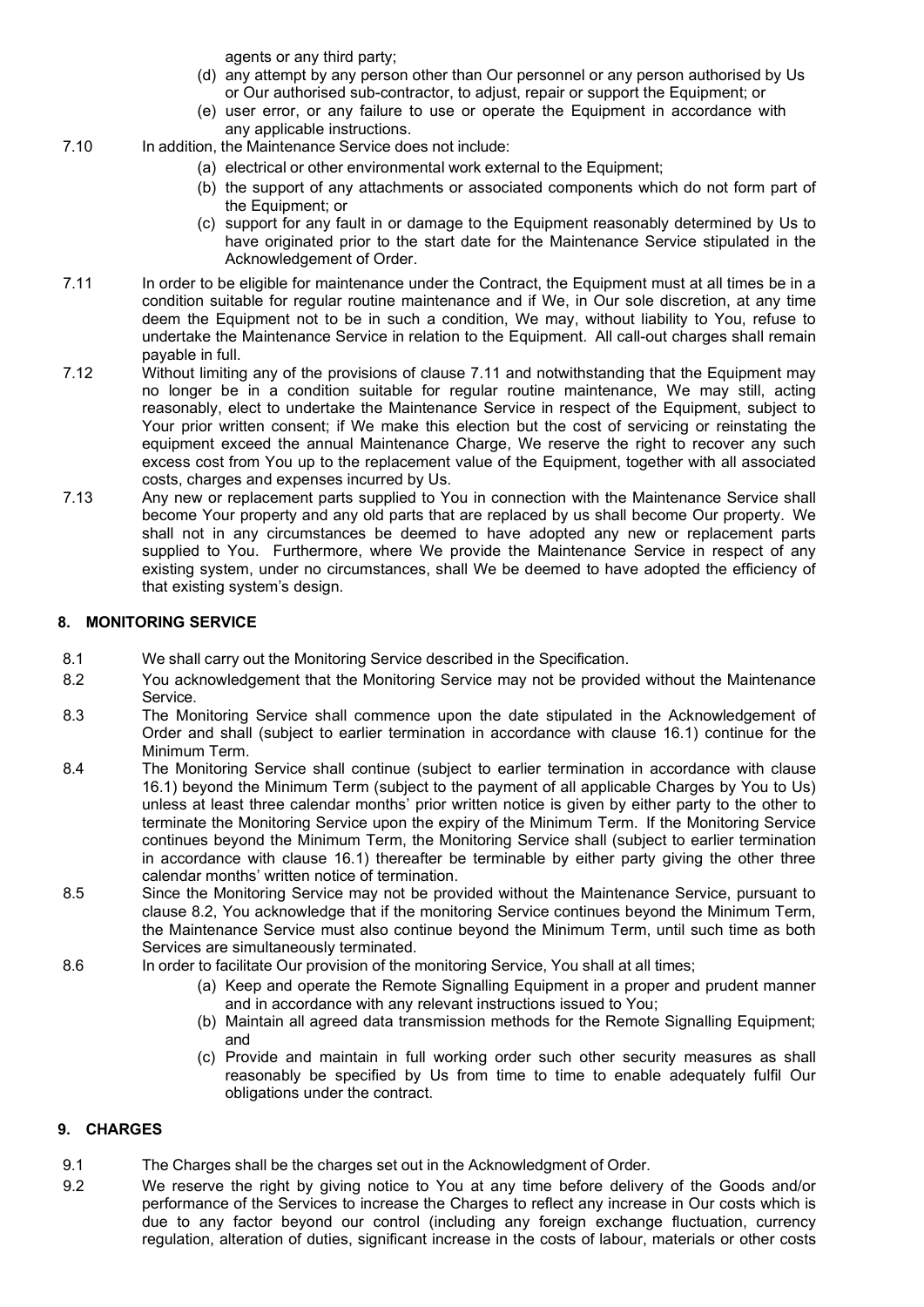of manufacture) any change in delivery dates, quantities or specifications which is requested by the You, or any delay caused by Your instructions or Your failure to give Us adequate information or instructions.

- 9.3 No allowance shall be made for any main building contractor's discount.
- 9.4 Value Added tax will, where applicable, be added to the Charges.

## 10. PAYMENT

- 10.1 Subject only to any special terms agreed in writing between You and Us, We shall be entitled to invoice You for the Charges on or at any time after the date of issuance of the Acknowledgement of Order.
- 10.2 Provided that You have passed Our credit rating check, then settlement terms will be net 28 days from invoice date, subject always to the provisions of clauses 10.3 and 10.4. In all other cases, payments shall be made in advance in such amounts as we may determine, upon submission by Us of a pro-forma invoice. Any other sums payable to Us by you under the Contract shall be paid by You to Us at such times as may be stipulated by Us.
- 10.3 Upon Your receipt of the Acknowledgement of Order and in any event prior to commencement of installation of the Goods, You shall pay Us such percentage of the Installation Charge as shall be specified in the Acknowledgement of Order. Upon Completion, You shall pay Us the balance of the Installation Charge.
- 10.4 You shall pay us the Maintenance charge and/or the Monitoring Charge for the Minimum Term on and at such intervals as shall be specified in the Acknowledgment of Order. We will review Our scale of charges on 1<sup>st</sup> January of each year and any increase in the Maintenance Charge and/or the Monitoring Charge, which shall be effective immediately, will be notified to and payable by You.
- 10.5 The provisions of clauses 10.3 and 10.4 are without prejudice to the provisions of clauses 10.1 and 10.2.
- 10.6 The time of payment of the Charges shall be of the essence of the contract.
- 10.7 No payment shall be deemed to have been received until We have received cleared funds.
- 10.8 All payments payable to Us under the Contract shall become due immediately on its termination, despite any other provision.
- 10.9 You shall make all payments due under the Contract in full without any deduction whether by way of set-off, counterclaim, discount, abatement or otherwise unless You have a valid court order requiring an amount equal to such deduction to be paid by Us to You.
- 10.10 Failure by You to pay any invoice by its due date and/or the occurrence of any one or more of the events set forth in clause 6.5 shall entitle Us:
	- (a) at Our option, to charge interest at the rate of five percent (5%) per annum above Lloyds Bank plc's base lending rate from time to time calculated on a daily basis (whether before or after any judgement) until payment in full is made (a part of a month being treated as a full month for the purpose of calculating interest);
	- (b) to charge You with any costs incurred by Us in the course of collecting outstanding monies due to Us from You;
	- (c) to suspend any warranty for the Goods and/or Services or any other goods or services supplied by Us to You, whether or not they have been paid for;
	- (d) to appropriate any payment made by You to such of the Goods and/or Services as We may think fit;
	- (e) to set off any amount owed by Us to You against any amount owed by You to Us on any account whatsoever;
	- (f) to exercise Our rights under clauses 6.6 and 6.7 in relation to any goods;
	- (g) to terminate the Contract, or suspend or cancel any future delivery of Goods and/or performance of Services;
	- (h) to cancel any discount (if any) offered to You; and
	- (i) if You have an approved credit account, to withdraw or reduce Your credit limit or bring forward its due date for payment without notice.
- 10.11 if You are contracting as a business customer, We reserve the right to claim interest under the Late payment of Commercial Debts (interest) Act 1998.

# 11. CONFIDENTIAL INFORMATION, INTEELECTUAL PROPERTY RIGHTS AND DATA PROTECTION

11.1 You and we each agree that in the course of Us providing the Goods and/or Services to You, the parties may disclose to each other certain Confidential Information. You and We agree that each party will maintain the Confidential Information's confidentiality and not disseminate it to any third party without the disclosing party's prior written consent save that this obligation shall not apply toi any Confidential information that either party has a duty (whether legal or otherwise) to communicate or that is in the public domain or is already in the receiving party's possession through no fault of the receiving party. You shall not use any Confidential Information for any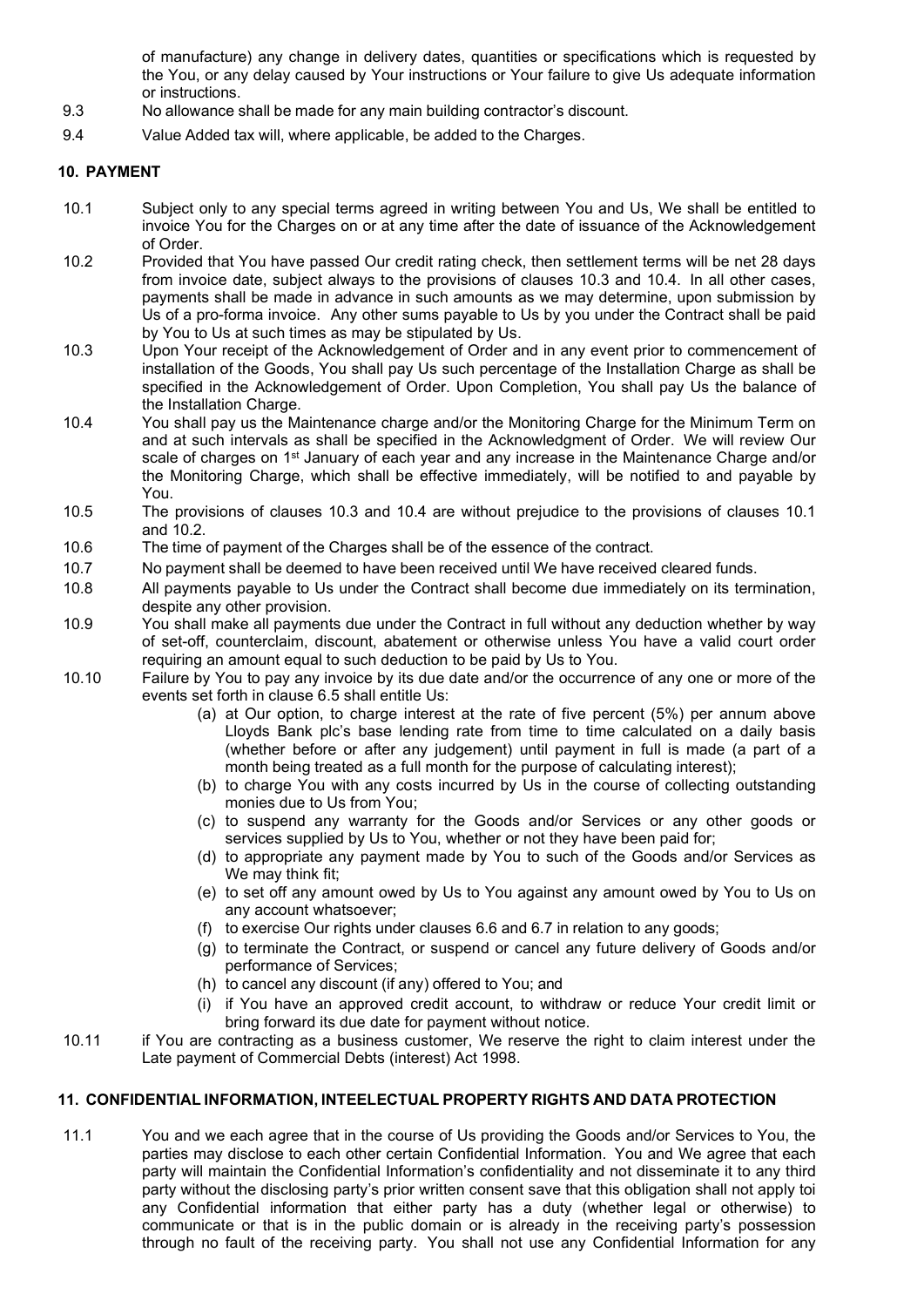purpose other than to carry out Your obligations to Us.

- 11.2 You acknowledge Our ownership of any and all Intellectual Property Rights in the Goods and the Services and in any Deliverables provided to You pursuant to the Contract and You agree not to contest Our ownership or use of any such Intellectual Property Rights. Without limitation, You shall not acquire any such Intellectual Property Rights or any licence or grant of rights therein, nor shall You register or attempt or permit to be registered, any such Intellectual Property Rights or any licence or grant of rights therein. You further acknowledge that, without limitation, any and all Intellectual Property Rights developed by us in performing the Services shall become vested and shall vest in Us absolutely and shall also be subject to the other provisions of this clause 11.2
- 11.3 No part of the Deliverables shall be used in any of Your prospectuses, advertisements or other publications, without Our prior written consent.
- 11.4 You shall hold Us harmless and shall fully indemnify Us against any and all loss, damage, costs and expenses awarded or incurred by Us in connection with, or paid or agreed to be paid by Us in settlement of any claim for the infringement of any third party Intellectual Property Rights resulting from Our use of any instructions, specification, or materials submitted by You.
- 11.5 You acknowledge and agree that any personal data contained in any information provided to Us to You or on Your behalf may be processed by Us and on Our behalf in connection with the supply of any Goods and/or Services under the Contract.
- 11.6 If You are contracting with Us as a business customer, it is Your responsibility to register Your CCTV system with the Information Commissioner's Office.

## 12. NON-SOLICITATION

- 12.1 You shall not, without Our prior written consent, whether acting on Your own account, on behalf of, or with any other person (including any person which You direct to act on Your behalf), at any time from the date of first provision of the Services to the expiry of 6 months after the last date of supply of the Services, solicit or entice away from Us or employ (or attempt to employ) or otherwise engage or attempt to engage the services of any person who is, or has been, engaged as Our employee, consultant or subcontractor in the provision of the Services.
- 12.2 Any consent given by Us in accordance with clause 12.1 shall be subject to You paying to Us a sum equivalent to 15% of the then current annual remuneration of Our employee, consultant or subcontractor.

## 13. FORCE MAJEURE

We reserve the right to defer the date of provision of the Goods and/or Services, or to cancel the Contract or reduce the volume of the Goods and/or Services ordered by You (without liability to You) if We are prevented from, or delayed in, the carrying on of Our business (wholly or in part) due to circumstances beyond Our reasonable control including Acts of God, government actions, war or national emergency, acts of terrorism, protests, riot, civil commotion, fire, explosion, flood, Pandemic, epidemic, lock-outs, strikes or other labour disputes (whether or not relating to either party's workforce), or restraints or delays affecting carriers, or any inability or delay in obtaining supplies of adequate or suitable materials, or the failure or demise of any source of supply.

## 14. WARRANTY

- 14.1 We will endeavour to transfer to You the benefit of any manufacturer's warranty or guarantee given to Us and We warrant (subject to the other provisions of these Conditions) that:
	- (a) on delivery, the Goods shall be of satisfactory quality within the meaning of the Sales of Goods Act 1979; and
	- (b) if You have made it expressly known to Us in Your order that the Goods shall be suitable for a particular purpose and We have expressly stated in the Acknowledgement of Order that We will supply Goods suitable for that purpose, then the Goods shall be reasonably fit for purpose so stated; and
	- (c) the Services will be performed with reasonable skill and care.
- 14.2 Our liability pursuant to clause 14.1 shall be limited:
	- (a) for Goods, to the replacement of any part of the Goods found to be defective and notified to Us within the period set forth in clause 14.3 (or, if the claim is on any manufacturer's warranty, within the relevant manufacturer's warranty period); and
	- (b) for Services, to re-performing (where possible) those Services found, in Our discretion, not to have been performed with reasonable skill and care and notified to Us within the period set forth in clause 14.3; or
	- (c) to refunding that part of the Charges already paid by You for the Goods and/or Services (as applicable) which is directly referable to the breach of the applicable warranty in clause 14.1.
- 14.3 Any defect or deficiency in or failure to correspond to Specification of the Goods and/or Services shall be notified to Us within 7 days of the time when You discover or ought to have discovered the defect or deficiency or failure to correspond to Specification, as applicable; otherwise, the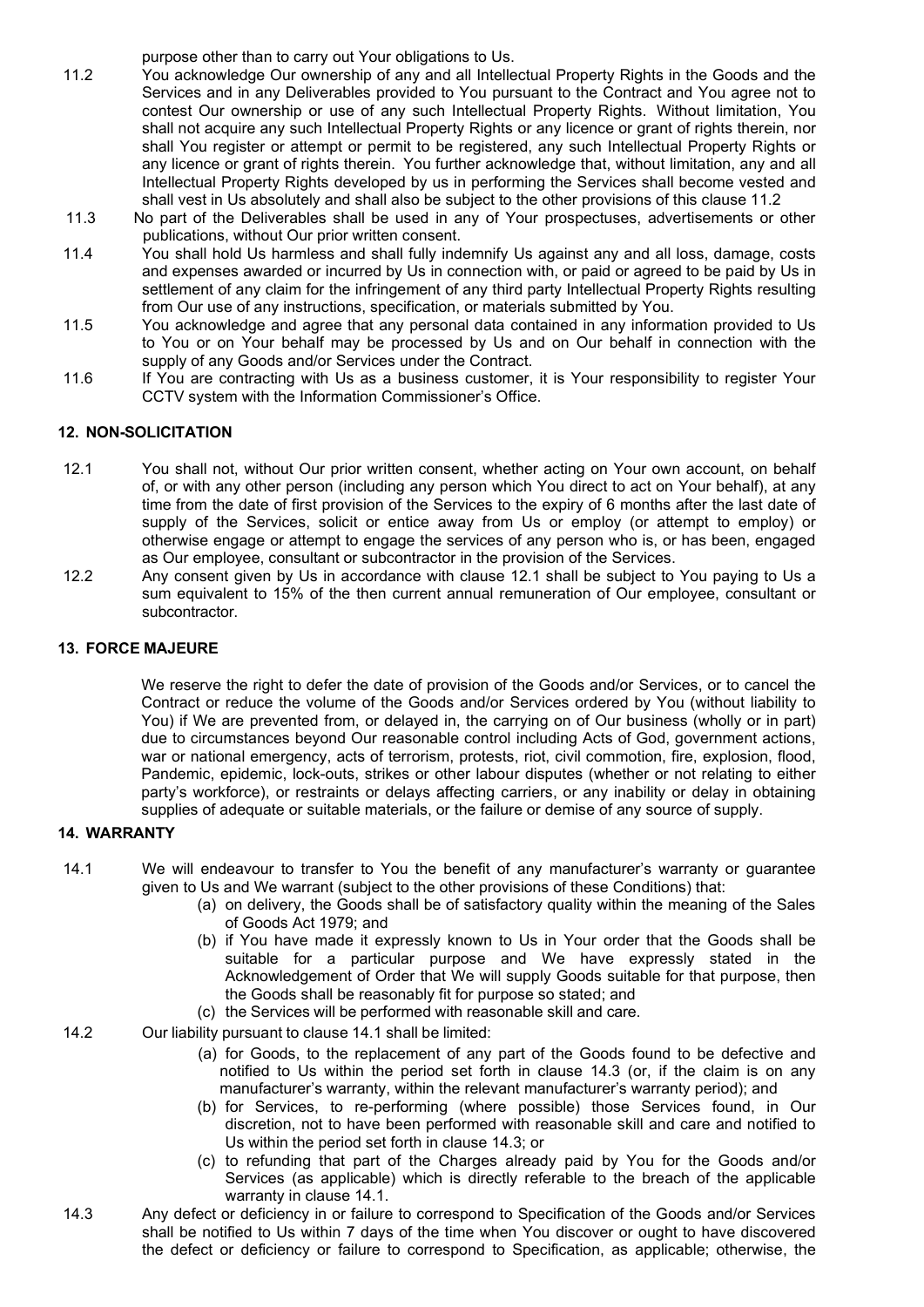Goods and Services shall be deemed to be satisfactory and a charge will be made for additional rectification work.

- 14.4 We shall not be liable for any breach of any warranty in clause 14.1, if;
	- (a) You make any further use of any Goods which You have alleged to be defective after giving notice of any such defect;
	- (b) You modify, adjust, alter or repair the Goods without Our prior written consent;
	- (c) any connection to the Goods by others occurs without Our prior written consent;
	- (d) the defect arises because You failed to follow any oral or written instructions as to the use, care or storage of the Goods or (if there are none) good trade practice;
	- (e) the defect arises from any inadequate, incomplete, inaccurate or incorrect information, drawings, designs or other materials supplied by You, or from fair wear and tear, wilful damage, negligence, abnormal working conditions, misuse of the Goods or from any other cause which is not due to Our neglect or default;
	- (f) the defect relates to electrical work or any other work external to the Goods, or arises by virtue of any act or omission of You relating to the operation of the Goods, or through transportation or relocation of the Goods not performed by, for or on Our behalf, or by subjecting the Goods to any unusual physical or other stress or adverse environmental conditions;
	- (g) the Charges have not been paid by the time for payment stipulated in clause 10; or
	- (h) the defect is of a type specifically excluded by Us by notice in writing.
- 14.5 If upon investigation, We reasonably determine that any defect or deficiency in or failure to correspond to Specification of the Goods and/or Services is a result of, or is excused by, any of the matters referred to in clause 14.4, You shall be liable for all costs reasonably incurred by Us in investigating the same and determining the cause.

14.6 Without prejudice to the foregoing provisions of this clause 14, if You are contracting with Us as a consumer, clauses 14.7-14.8 summarise Your key legal rights in relation to the Goods, which are subject to certain exceptions.

- 14.7 The Consumer Rights Act 2015 says goods must be as described, fit for purpose and of satisfactory quality. During the expected life of the Goods You are entitled to the following:
	- (a) up to 30 days: if the Goods are faulty, then You can get a refund;
	- (b) up to six months: if the faulty Goods cannot be replaced, then You are entitled to a refund of up to the full amount, in most cases;
	- (c) up to one year: if the Goods can be expected to last up to one year. You may be entitled to a replacement, or, if the Goods cannot be replaced, You may be entitled to some of Your money back.
	- (d) When a manufacturer ceases trading or discontinues production of equipment or spare parts, or consumables, We cannot be responsible for replacement of such equipment or spares, even if the equipment is still under warranty.
- 14.8 If You wish to exercise Your legal rights to reject the Goods You must either return them in person to where You bought them, post them back to Us, or (if they are not suitable for posting) allow Us to collect them for You. We will pay the reasonable costs of return by post or collection.

## 15. LIMITATION OF LIABILITY AND INDEMNITY

- 15.1 The following provisions set out Our entire financial liability (including any liability for the acts or omissions of Our employees, agents and sub-contractors) to You in respect of:
	- (a) any breach of these Conditions;
	- (b) any use made or resale by You of any of the Goods (or of any product incorporating any of the Goods) and any use made by You of any of the Services; and
	- (c) any representation, statement or tortious act or omission including negligence arising under or in connection with the Contract.
- 15.2 All warranties, conditions and other terms implied by statute or common law (save for the conditions implied by section 12 of the Sale of Goods Act 1979 and section 2 of the Supply of Goods and Services Act 1982) are, to the fullest extent permitted by law, excluded from the contract.
- 15.3 Nothing in these Conditions excludes or limits Our liability:
	- (a) for death or personal injury caused by Our negligence; or
	- (b) under section 2(3), Consumer Protection Act 1987; or
	- (c) for any matter which it would be illegal for Us to exclude or attempt to exclude Our liability; or
	- (d) for fraud or fraudulent misrepresentation.
- 15.4 Subject to clause 15.2 and clause 15.3:
	- (a) We have no special knowledge of the nature or value of the contents of the Premises, or of the nature of the risks to which the Premises and contents will from time to time be exposed. We limit Our liability as set out below: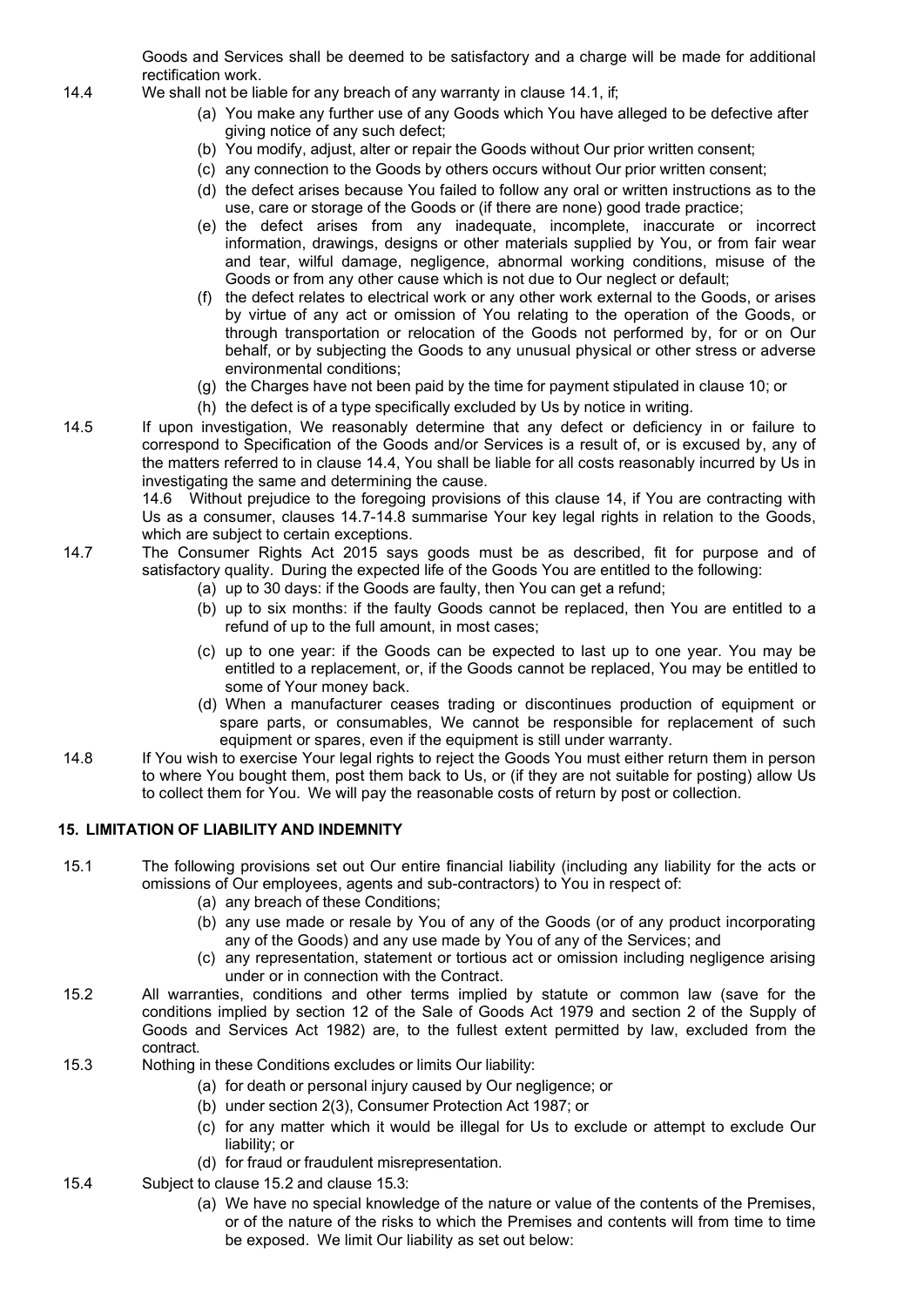(b) We are not an insurer and the Goods and Services are not intended to be a substitute for proper and adequate insurance. The System is designed to reduce the risk of loss and/or damage to the Premises and its contents. We do not represent or warrant that the System may not be neutralised, circumvented or otherwise rendered ineffective by intruders or other unauthorised persons, nor that the System will not be affected by faults or interruptions and in any such event no liability will attach to Us in respect of any loss or damage sustained by You, howsoever caused;

- (c) You agree that Our total liability in contract, tort (including negligence or breach of statutory duty), misrepresentation, restitution or otherwise, arising in connection with the performance of the Contract shall be limited as follows:
	- i. in relation to the supply and installation of Goods, to the Installation Charge;
	- ii. in relation to the Maintenance Service, to the amount of Maintenance Charge paid by You to Us for the twelve months immediately preceding the claim or claims in respect of which liability is alleged;
	- iii. in relation to the Monitoring Service, to the amount of Monitoring Charge paid by You to Us for the twelve months immediately preceding the claim or claims in respect of which liability is alleged; and
	- iv. should You wish Us to assume a greater liability, We will require you to sign Our standard contract with an attachment clearly stating the additional liability limits and Your acceptance of the additional cost to You; and
- (d) We shall not in any event be liable to You for loss of profit, loss of business, or depletion of goodwill in each case whether direct, indirect, special or consequential, or any claims for consequential compensation whatsoever (howsoever caused) which arise out of or in connection with the Contract; and
- (e) We shall not be liable for any loss or damage arising from:
	- i. any failure or delay by Police or Fire Authorities to respond to an alarm activation for whatever reason or for any withdrawal of response by Police or Fire Authorities for whatever reason or for the provision of alternative protection of the Premises in such event; or
	- ii. any alarm transmission not being received at the Alarm Receiving centre, if this is due to the fault of BT or any other communications provider; or
	- iii. the failure of Your fixed or mobile telephone service, Your internet or email service or any other means of data transmission not provided by Us but used to transmit alarm signals from the System, notwithstanding that such means of data transmission may have been deployed or set up on the System for You by Us.
- 15.5 Where We act as a subcontractor in supplying the Goods and/or Services to a contractor, no provision of the main contract between the contractor and the contractor's client (the "Main Contract") shall be deemed to be incorporated into the Contract and no act or omission by Us shall be deemed to cause or contribute to any breach by the contractor of any provision of the Main Contract, or to any failure by the contractor to undertake any works under the Main Contract, for which the contractor shall, in either case, be solely and exclusively liable.

15.6 Without limiting any of Your other indemnities under these Conditions, You shall hold Us harmless and keep Us fully and promptly indemnified against all direct, indirect or consequential liabilities (all three of which terms include loss of profit, loss of business, depletion of goodwill and like loss), loss, damages, injury, costs and expenses (including legal and other professional fees and expenses) awarded against or incurred or paid by Us as a result of or in connection with any claim made by or against Us in respect of any liability, loss, damage, injury, cost or expense whatsoever, howsoever and to whomsoever occurring, to the extent that such liability, loss, damage, injury, cost or expense arises directly or indirectly from Your fraud, negligence, failure to perform or delay in the performance of any of Your obligations under the Contract or breach thereof, subject to Our confirmation such costs, charges and losses to You in writing.

# 16. TERMINATION

- 16.1 Notwithstanding anything else contained in these Conditions, the Contract may be terminated by Us with immediate effect upon written notice to You if:
	- (a) You commit any breach of Your obligations under the Contract and fail to remedy the same within 14 days of receipt of a written notice form Us specifying the breach and requiring it to be remedied; or
	- (b) Any payment due under the Contract is more than 7 days in arrears; or
	- (c) You become subject to any of the events listed in clause 6.5 (a) or (b).
- 16.2 Termination of the Contract (howsoever occasioned) shall not affect any accrued rights or liabilities of either party hereunder or at law, nor shall it affect the coming into force or the continuance in force of any provision hereof which is expressly or by implication intended to come into or to continue in force on or after such termination.